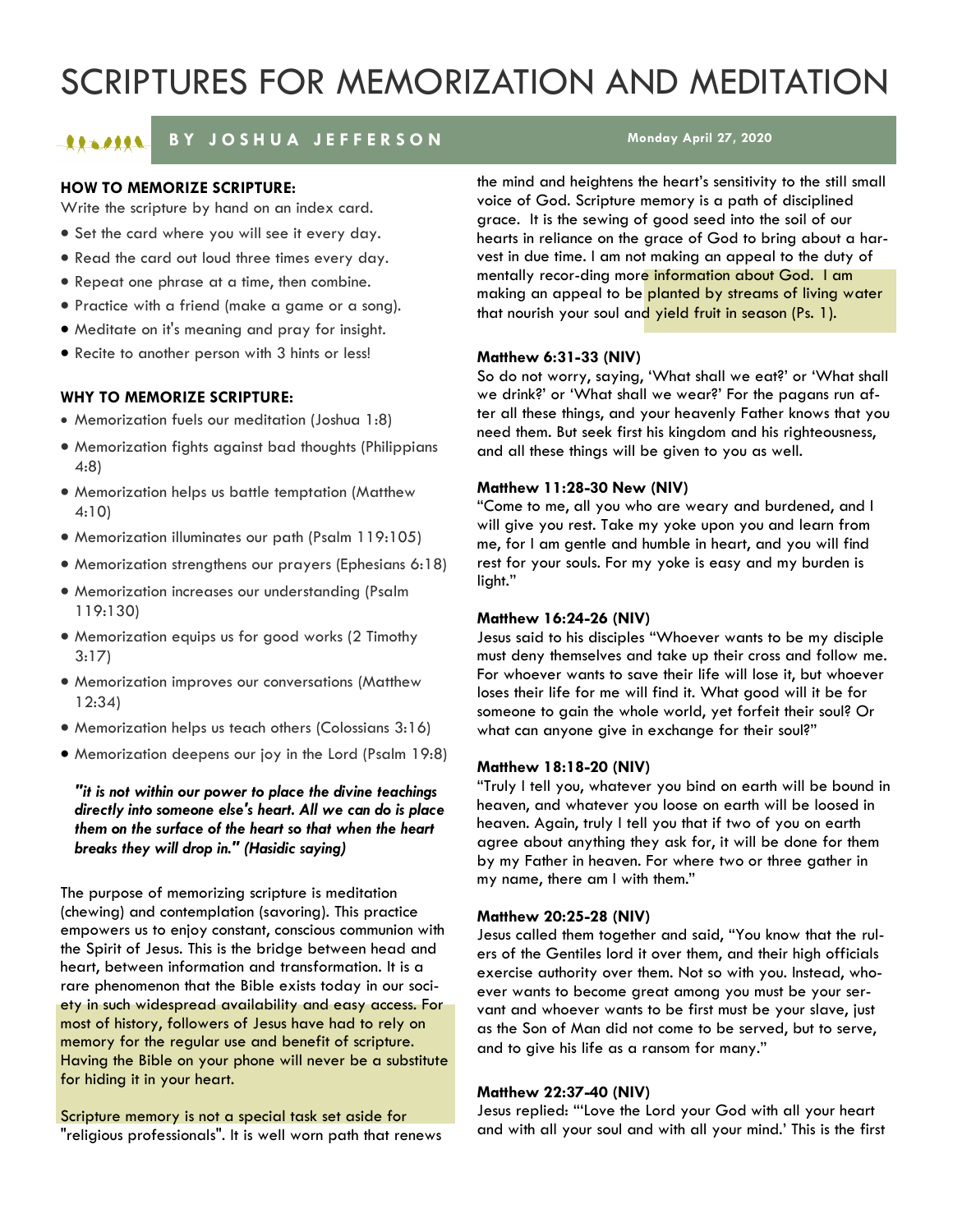# Continuation of Scripture for Memorization and Meditation Page 2

and greatest commandment. And the second is like it: 'Love your neighbor as yourself.' All the Law and the Prophets hang on these two commandments."

#### **Matthew 28:18-20 (NIV)**

Then Jesus came to them and said, "All authority in heaven and on earth has been given to me. Therefore go and make disciples of all nations, baptizing them in the name of the Father and of the Son and of the Holy Spirit, and teaching them to obey everything I have commanded you. And surely I am with you always, to the very end of the age."

#### **Romans 5:3-5 (NIV)**

And we boast in the hope of the glory of God. Not only so, but we also glory in our sufferings, because we know that suffering produces perseverance; perseverance, character; and character, hope. And hope does not put us to shame, because God's love has been poured out into our hearts through the Holy Spirit, who has been given to us.

#### **Romans 8:37-39 (NIV)**

No, in all these things we are more than conquerors through him who loved us. For I am convinced that neither death nor life, neither angels nor demons, neither the present nor the future, nor any powers, neither height nor depth, nor anything else in all creation, will be able to separate us from the love of God that is in Christ Jesus our Lord.

#### **Romans 12:1-2 (NIV)**

Therefore, I urge you, brothers and sisters, in view of God's mercy, to offer your bodies as a living sacrifice, holy and pleasing to God—this is your true and proper worship. Do not conform to the pattern of this world, but be transformed by the renewing of your mind. Then you will be able to test and approve what God's will is, his good, pleasing and perfect will.

#### **1 Corinthians 6:18-20 (NIV)**

Flee from sexual immorality. All other sins a person commits are outside the body, but whoever sins sexually, sins against their own body. Do you not know that your bodies are temples of the Holy Spirit, who is in you, whom you have received from God? You are not your own; you were bought at a price. Therefore honor God with your bodies.

#### **1 Corinthians 10:12-13 (NIV)**

So, if you think you are standing firm, be careful that you don't fall! No temptation has overtaken you except what is common to mankind. And God is faithful; he will not let you be tempted beyond what you can bear. But when you are tempted, he will also provide a way out so that you

can endure it.

#### **1 Corinthians 13:4-7 (NIV)**

Love is patient, love is kind. It does not envy, it does not boast, it is not proud. It does not dishonor others, it is not self-seeking, it is not easily angered, it keeps no record of wrongs. Love does not delight in evil but rejoices with the truth. It always protects, always trusts, always hopes, always perseveres. Love never fails.

#### **2 Corinthians 3:4-6 (NIV)**

Such confidence we have through Christ before God. Not that we are competent in ourselves to claim anything for ourselves, but our competence comes from God. He has made us competent as ministers of a new covenant -not of the letter but of the Spirit; for the letter kills, but the Spirit gives life.

#### **2 Corinthians 4:16-18 (NIV)**

Therefore we do not lose heart. Though outwardly we are wasting away, yet inwardly we are being renewed day by day. For our light and momentary troubles are achieving for us an eternal glory that far outweighs them all. So we fix our eyes not on what is seen, but on what is unseen, since what is seen is temporary, but what is unseen is eternal.

#### **2 Corinthians 5:16-18 (NIV)**

So from now on we regard no one from a worldly point of view. Though we once regarded Christ in this way, we do so no longer. Therefore, if anyone is in Christ, the new creation has come: The old has gone, the new is here! All this is from God, who reconciled us to himself through Christ and gave us the ministry of reconciliation.

#### **2 Corinthians 9:6-8 (NIV)**

Remember this: Whoever sows sparingly will also reap sparingly, and whoever sows generously will also reap generously. Each of you should give what you have decided in your heart to give, not reluctantly or under compulsion, for God loves a cheerful giver. And God is able to bless you abundantly, so that in all things at all times, having all that you need, you will abound in every good work.

#### **2 Corinthians 10:3-5 (NIV)**

For though we live in the world, we do not wage war as the world does. The weapons we fight with are not the weapons of the world. On the contrary, they have divine power to demolish strongholds. We demolish arguments and every pretension that sets itself up against the knowledge of God, and we take captive every thought to make it obedient to Christ.

#### **2 Corinthians 12:9-10 (NIV)**

But he said to me, "My grace is sufficient for you, for my power is made perfect in weakness." Therefore I will boast all the more gladly about my weaknesses, so that Christ's power may rest on me. That is why for Christ's sake, I de-